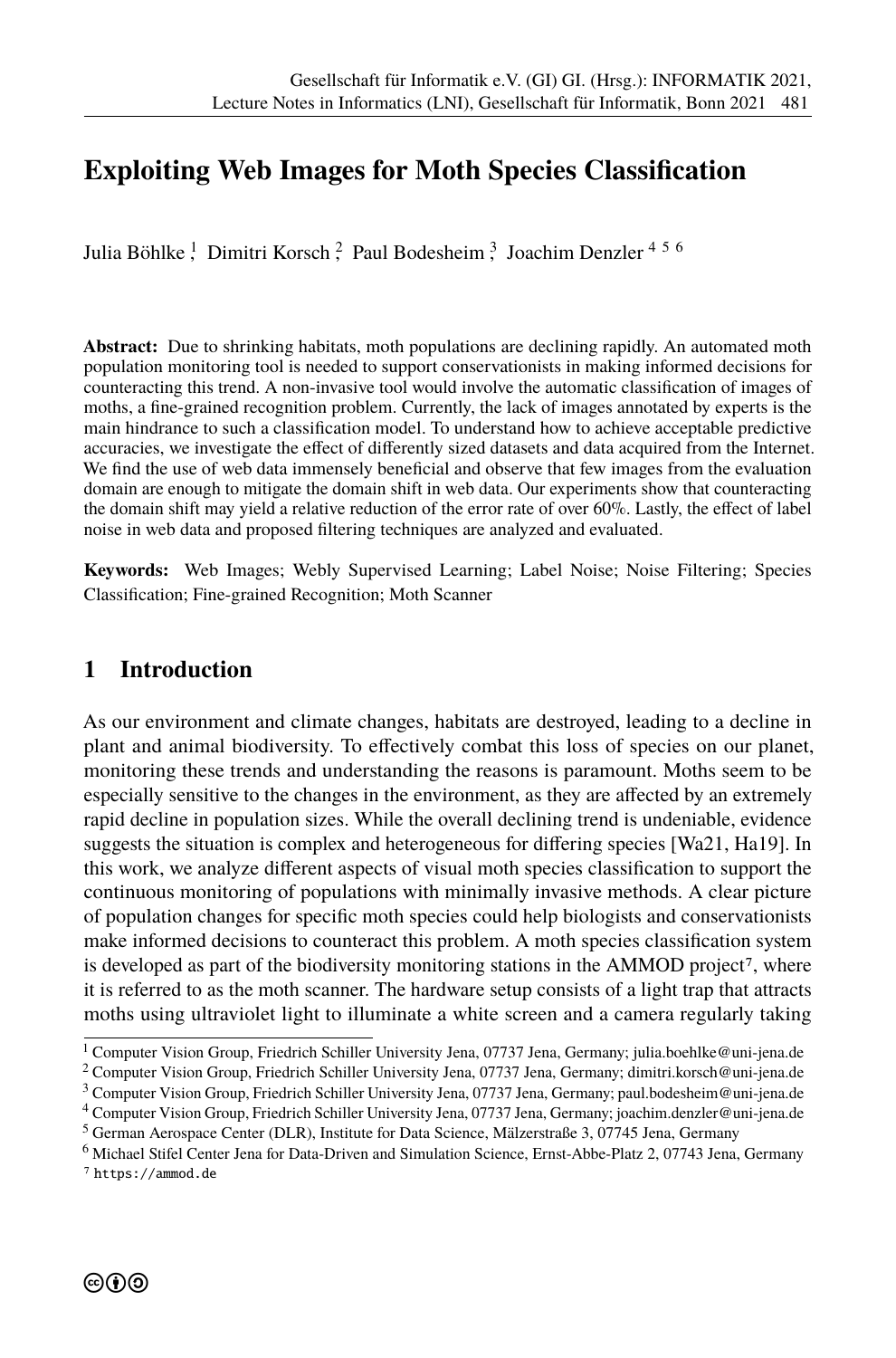images of this screen during the night. To automatically analyze the vast amount of recorded images, especially when multiple stations are in operation across the country, the software components of the monitoring system require a classifcation model for identifying diferent moth species. Although there are most likely many insects in a single image that need to be localized to classify each individual separately, we only focus on the moth species classifcation in this paper.

The main challenge for training a good species classifer is the availability of a large training dataset with many example images for each individual species. This especially holds when considering modern deep neural networks with their large number of parameters. In addition, not only the plain images of moths are important but also the appropriate species labels, which can often only be provided by few experts with a corresponding background in taxonomy and systematics. This leads to diferent annotation conditions as for other visual object recognition tasks, such as the distinction of cars from motorcycles, for which most humans could provide class labels. Note that the previous challenges are relevant for most species classifcation problems if very similar animals need to be distinguished by small details to obtain the correct label, but they are especially important when considering a certain niche such as moths.

While, in general, citizen science applications or other crowd-sourcing activities are useful to collect additional training data, their beneft is limited when expert knowledge is required for image annotations. An active learning approach is more suited in this situation, where an expert labels images selected by a classifcation model. With this approach, only a small relevant subset of the raw data is labeled such that the expensive manual efort by experts is reduced. However, an initial small training dataset is needed to build an acceptable classifcation model that selects the images for labeling [Kä16].

To improve our understanding of the required size of a dataset for acceptable performance, we analyze how the number of images used for training afects the performance of a classifcation model. We use image search engines to acquire a large dataset from the Internet and analyze diferent aspects of the use of web data, such as the *domain shift*. A domain shift refers to the difering data distributions in the training and evaluation data, which is expected when acquiring training data from the Internet. We compare a webly-supervised approach, where only web data is used for training, with a semi-supervised approach, where cleanly labeled data and web data together form a merged training dataset.

Because the images retrieved from the Internet using image search engines are weakly labeled through tags and text content surrounding the images, the downloaded data contains label noise. As identifed by Krause et al. [Kr16], who showed the potential of noisy data from the Internet for fne-grained recognition, there are two diferent types of label noise that can be diferentiated with the defnition of the dataset *domain*. All categories in a fne-grained dataset are sub-categories of a larger umbrella category, which is called the domain of the dataset. In our study, we focus on species identifcation for moth images, and hence, the domain of the dataset we are using is *moths*. Another example is the CUB200-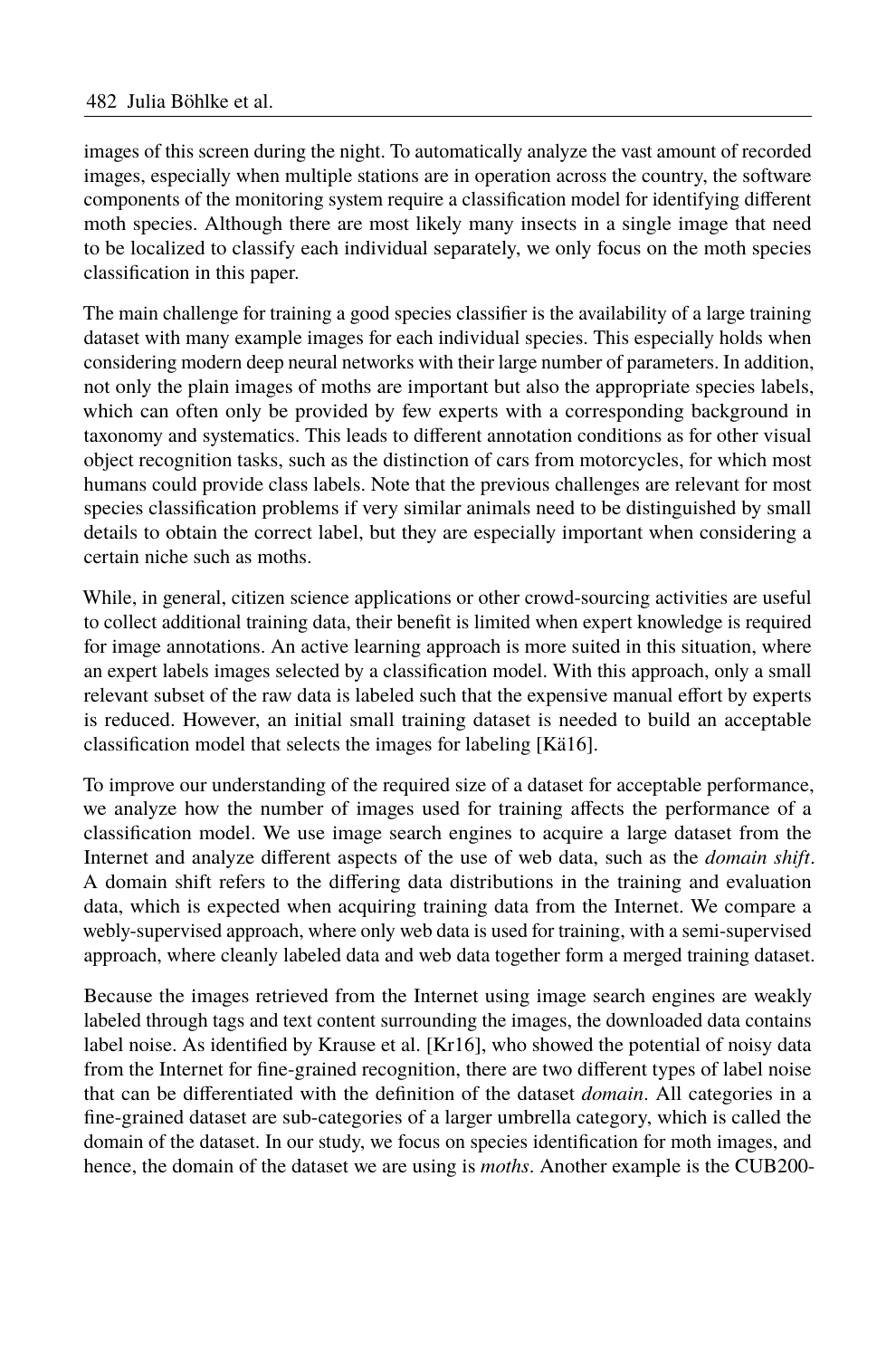2011-dataset [Wa11] containing images of 200 diferent bird species, for which the domain would be *birds*. Using this defnition, we can diferentiate between within-domain label noise, called *cross-class noise*, and out-of-domain label noise, also called *cross-domain noise*. Usually, when using images from the Internet, the overlap between the evaluation dataset and web data needs to be eliminated to ensure a fair and robust evaluation. Because the evaluation dataset used in this paper is not publicly available, this aspect of using web data is not relevant here. However, the interested reader is referred to our previous work [Bö21] that addresses this issue.

Lastly, we want to analyze how fltering label noise in a preprocessing step afects classifcation performance. To handle cross-class noise, Krause et al. [Kr16] removed exact duplicates between diferent classes in the web data because their true label is ambiguous. We expand on this approach by considering near duplicates with our duplicate detection method. Also, we evaluate our previously proposed methods [Bö21] for cross-domain noise fltering using manually acquired annotations of label noise.

# **2 Related Work**

In this section, we review three topics related to our work: fne-grained classifcation (Sect. 2.1), using images from the Internet for training a classifcation model (Sect. 2.2) and identifying duplicate images (Sect. 2.3).

### **2.1 Fine-grained Classifcation**

The research feld of fne-grained classifcation tackles the problem of distinguishing very similar subcategories with small inter-class variance, such as diferent moth species, for example. The part-based approaches [GLY19, KBD19] tackle this problem by identifying local regions in the images containing the distinct features such that the classifcation model can focus on the right regions. On the other hand, global approaches use the entire image for classifcation and thereby avoid the complex problem of extracting parts from the images. Global approaches may rely on a specifc feature pooling method [LRM15, Si17] or a clever pre-training strategy [Cu18], to name a few examples. As this paper focuses on analyzing the impact of web images and dataset size, we employ the straightforward global approach in our experiments to compare diferent scenarios and fltering methods.

### **2.2 Images from the Internet and Label Noise Handling**

Utilizing the vast visual information of the Internet accessible through image search engines is a data-driven approach to classifcation. Unfortunately, due to the weak labeling of images on the Internet, this information is tainted by label noise.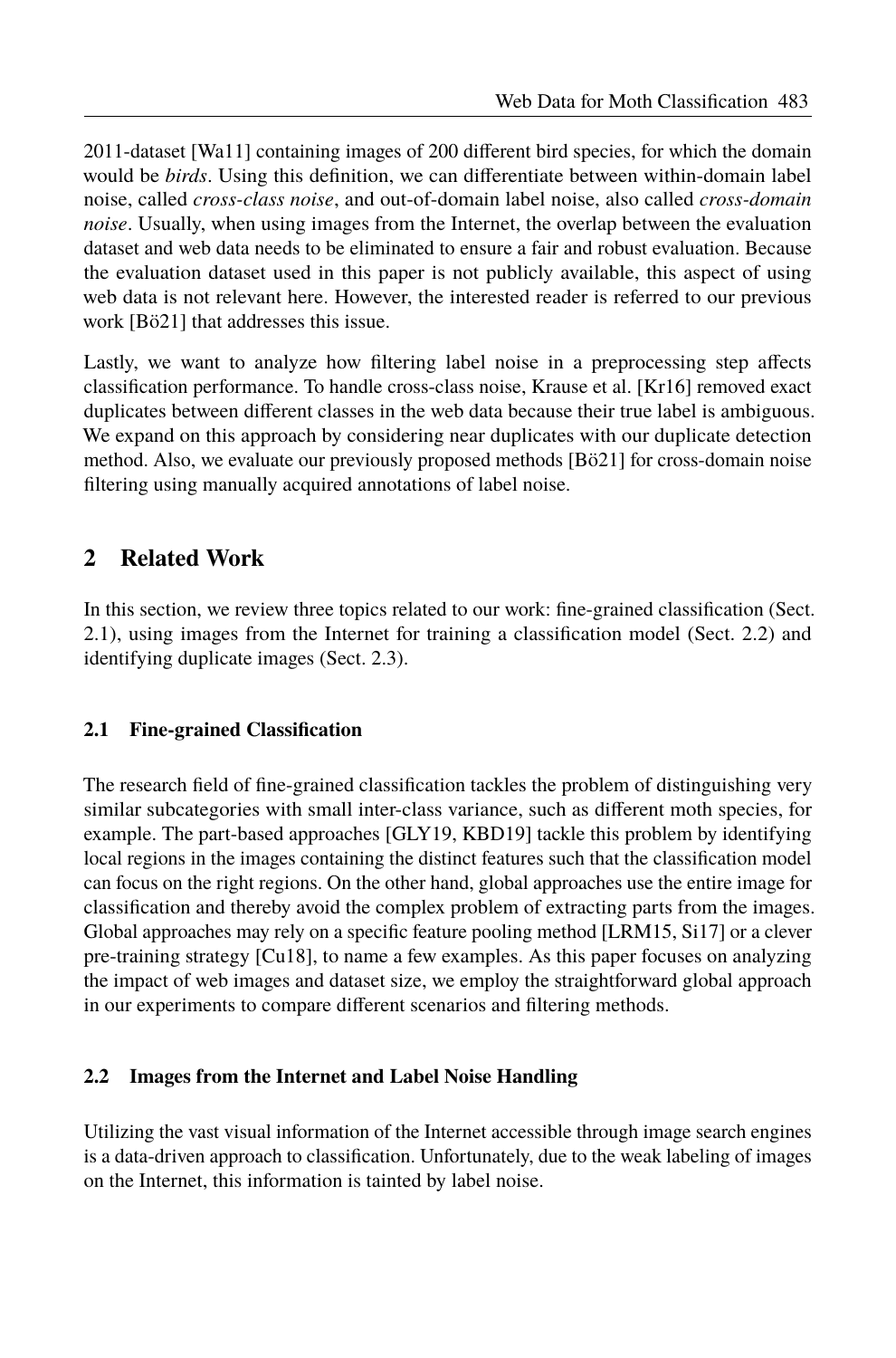To handle label noise, one set of methods applies the concept of multiple instance learning, either learning an additional de-noising network for a fne-grained setup [Ya20] or using a grouping strategy together with attention mechanisms that set the training focus to the non-noisy samples [Zh17, Pe20]. Another approach was proposed by [Kr16] where a web dataset with more categories than the target dataset was used to pre-train a network for fne-grained classifcation. We expand their approach to handle cross-class noise (Sect. 3.3).

Several approaches rely on a small training set with high-quality labels to build a clean dataset from noisy data. They train an initial model, and iteratively update it by using non-noisy images selected by the model itself [Zh20b, Xu15, CSG13]. These approaches require an initial representative dataset to detect hard-to-classify instances, which increases the visual diversity for a specifc class. In contrast, other methods start with a noisy dataset and flter the noise during training or dynamically re-weight noisy samples such that they have less impact during the model update [Re18]. Noisy instances can be either identifed using a threshold for the cosine similarity to representations of class centers [Zh20b] or using the loss, which is typically higher for noisy instances, especially at early stages of the training [Zh20a]. Assuming that the predictions of noisy samples change more rapidly for consecutive training epochs compared to clean samples, a large cross-entropy of corresponding class probability vectors can also be an indicator for noise [Li21].

A metric learning-based approach for fne-grained recognition has been proposed by [Cu16], which requires feedback of domain experts during training via a human-in-the-loop concept. In situations where an initial training set with part annotations exists, these can be exploited in a transfer learning approach to detect noisy samples [Xu18] since outliers likely obtain low detection scores when applying both a whole-object detector as well as individual part detectors. In contrast, we focus on automatic noise fltering methods that neither require domain experts in the training loop nor training data with part annotations.

Prominent work on sample selection as a pre-processing step, proposed in frameworks such as co-teaching [Ha18], de-coupling [MSS17], and MentorNet [Ji18] train two networks and, for example, use the disagreement between them to identify the noisy instances. Unfortunately, this is a computationally expensive approach. Further data cleansing approaches have been introduced, which utilize class-wise auto-encoders [ZT19], or a variety of diferent ensemble methods [Ga16]. In contrast, an unsupervised approach was proposed by [Ni15] who used k-means clustering, an algorithm entirely independent of labels and, therefore, also independent of label noise. They repeatedly cluster the noisy data and use cluster statistics for identifying and relabeling noisy instances. We use a simplifed version of this clustering-based idea to flter cross-domain noise as described in Section 3.2.

### **2.3 Duplicate Detection**

To tackle the issue of cross-class noise, Krause et al. [Kr16] removed duplicates among diferent classes in the web data because their true category is ambiguous. We expand on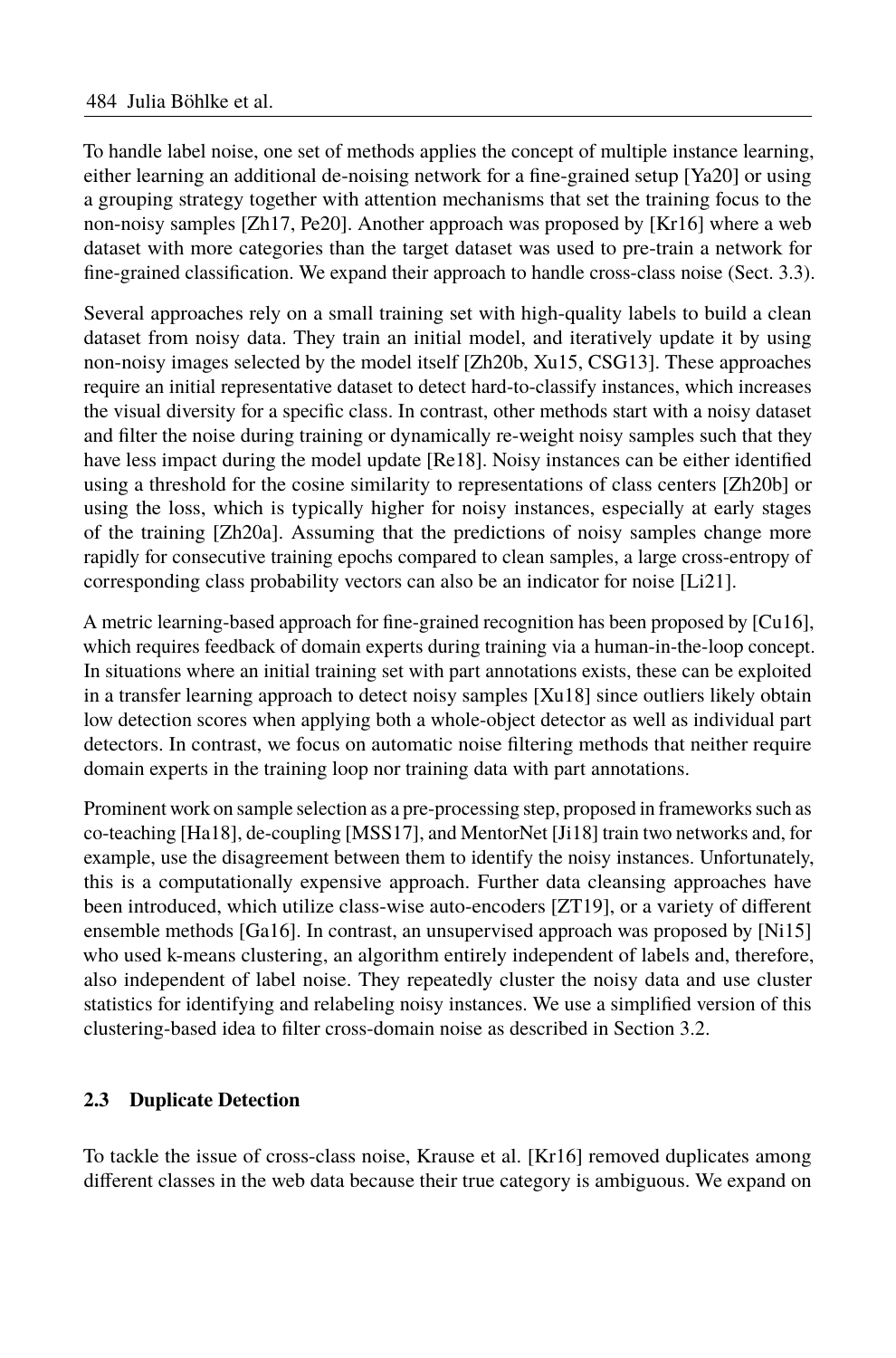this approach by considering *near-duplicates* as well, i.e., image pairs that originate from the same source but difer on a pixel level due to small transformations. Further, near-duplicate detection is important when using publicly available datasets for the evaluation, where overlap between training and testing subsets might occur. The task of near-duplicate detection is non-trivial, especially when efficiency plays a crucial role since the number of comparison operations grows with the number of samples in a dataset.

Originally, efficient duplicate detection was done by comparing hand-crafted features extracted from the images [Ke04, Wa06]. Feature representations of images learned by a convolutional neural network (CNN) offer an alternative to the hand-crafted features, as shown by [BD20]. They used  $L^2$ -normalized feature representations extracted for all images from a CNN pre-trained on the respective training set to compare images. In metric learning approaches, such as the deep ranking method proposed by [Wa14], an embedding of the images in a lower-dimensional space is learned using a task-specifc dataset. In the embedded space, similar images are located close to each other, and dissimilar ones are far apart. We employ a variant of the idea proposed by [BD20] utilizing a CNN pre-trained on ImageNet for feature extraction and also use the structural similarity measure (SSIM) [Wa04] discussed further in Section 3.3.

# **3 Methods**

We describe our method of web data acquisition and the two typically occurring variants of label noise in Section 3.1. Two methods for fltering label noise are explained in Sections 3.2 and 3.3, respectively.

### **3.1 Acquisition of Web Data**

Given a small labeled training dataset, also called *seed dataset* in the following, we want to download images for the same classes. The class names, i.e., species names, for this seed dataset are used as keywords in Google Image Search, and the results are downloaded for each class. This process is automated using the Google Cloud Platform services. The dataset of downloaded images will also be referred to as the *augment dataset*.

As mentioned previously, two diferent types of label noise can be identifed in web data. An image of a map, caterpillar, or habitat would be an example of cross-domain noise for the moth species dataset, while an image depicting *Acronicta Aceris* downloaded for the class of *Acronicta Leporina* would be an example of cross-class noise. In the following section, the method for handling cross-domain noise is described, while details on our method for mitigating cross-class noise are given in Section 3.3. The methods described in both sections are used to decide which of the images are instances of label noise and should be discarded.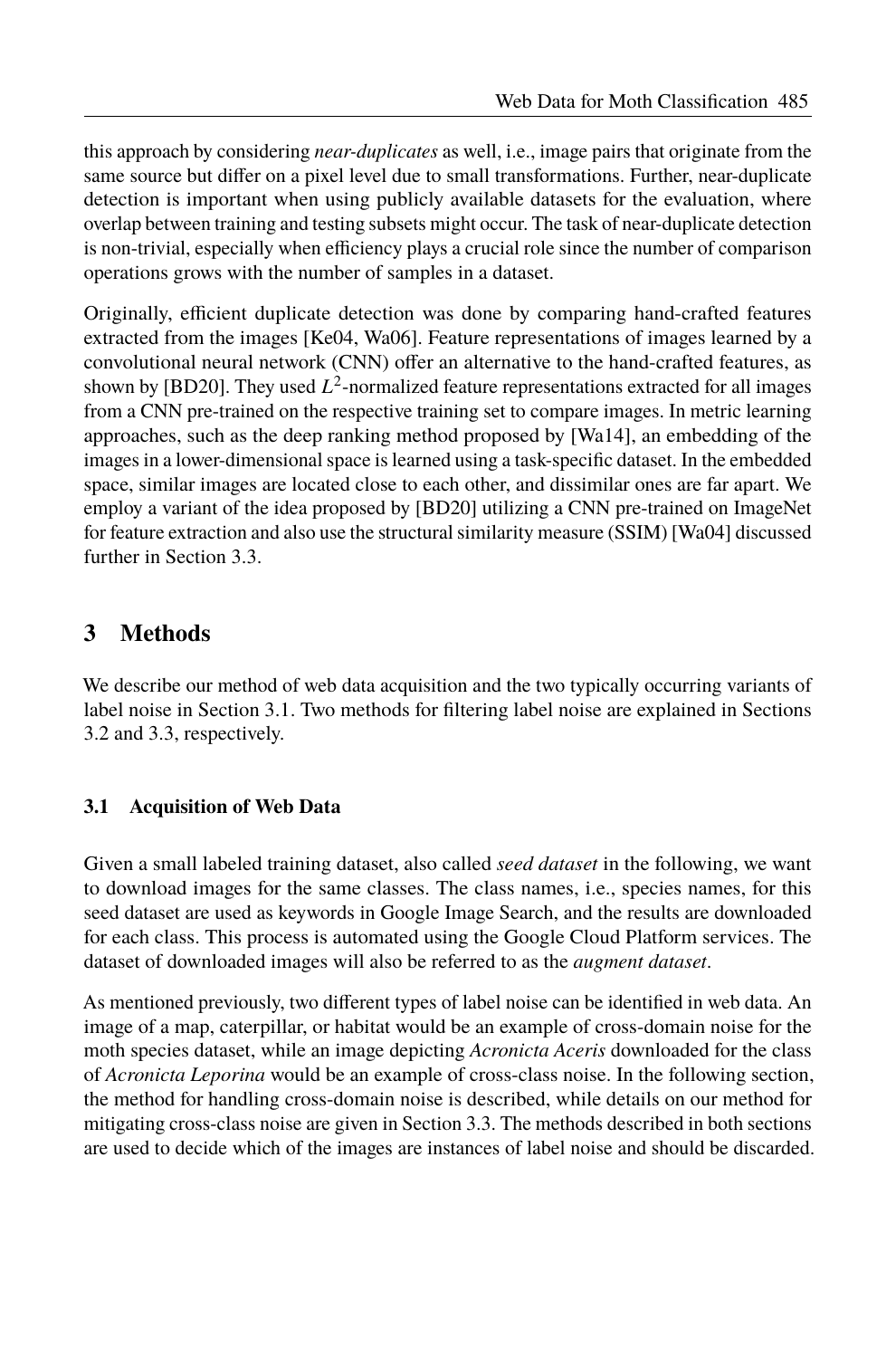#### **3.2 Cross-domain Noise Filtering**

For cross-domain noise fltering, we want to identify images that do not depict the domain of the seed dataset. The method described in this section was frst proposed in our previous work [Bö21]. In theory, features extracted from a CNN of images in the augment set that belong to the same domain as the seed dataset will have smaller distances to features of images from the seed dataset than out-of-domain images. We utilize this observation using a clustering-based approach. We estimate clusters jointly for feature representations of images in the augment and the seed training set. The clusters that contain a certain amount of the seed dataset indicate clusters of images belonging to the domain (*positive clusters*). Images from the augment dataset in clusters with a high proportion of seed data are likely to belong to the same domain as the seed dataset. Augment images in clusters with few to none of the original seed data, on the other hand, are more likely to depict out-of-domain objects, i.e., cross-domain noise. Therefore, we retain images in the positive clusters for training while the remaining images are fltered out.

We distinguish between two diferent types of positive clusters. A *strong positive cluster* is defined by containing more than  $\frac{N}{k}$  samples of the seed dataset, when *k* clusters are estimated, and *N* is the total number of images in the seed dataset. The adaptive threshold ensures that at least some strong positive clusters are identifed, even when clustering with a large value for *k*. Preliminary experiments showed that with a visually homogeneous dataset, the features of the seed dataset are too similar and are clustered together in few clusters. In this situation, using images from strong positive clusters only is not enough to identify within-domain images. Therefore, we further defne *weak positive clusters* as clusters that are closer to a strong positive cluster than the average pairwise distance between all cluster centers. These clusters are likely to contain images not exactly within the narrow domain of the homogeneous seed dataset but still depict objects from the wider domain the seed dataset defnes. These images are valuable in a training set, as they increase the diversity of representations a model can learn for a given class.

Our fltering method does not rely on relatively low levels of label noise to iteratively build an initial model with which non-noisy images are selected. In contrast, the clustering aspect is entirely independent of labels and, therefore, of the level of label noise. Furthermore, with higher levels of label noise, features from noisy images are more likely to be identifed as negative clusters. Our previous work showed that, indeed our method is robust to very high levels of label noise [Bö21].

#### **3.3 Cross-class Noise Filtering and Duplicate Detection**

Cross-class label noise is arguably the most problematic in a fne-grained domain where only experts can identify wrongly labeled instances. This problem was handled in [Kr16] by fltering out all images that had an exact duplicate in a diferent class of the augment set.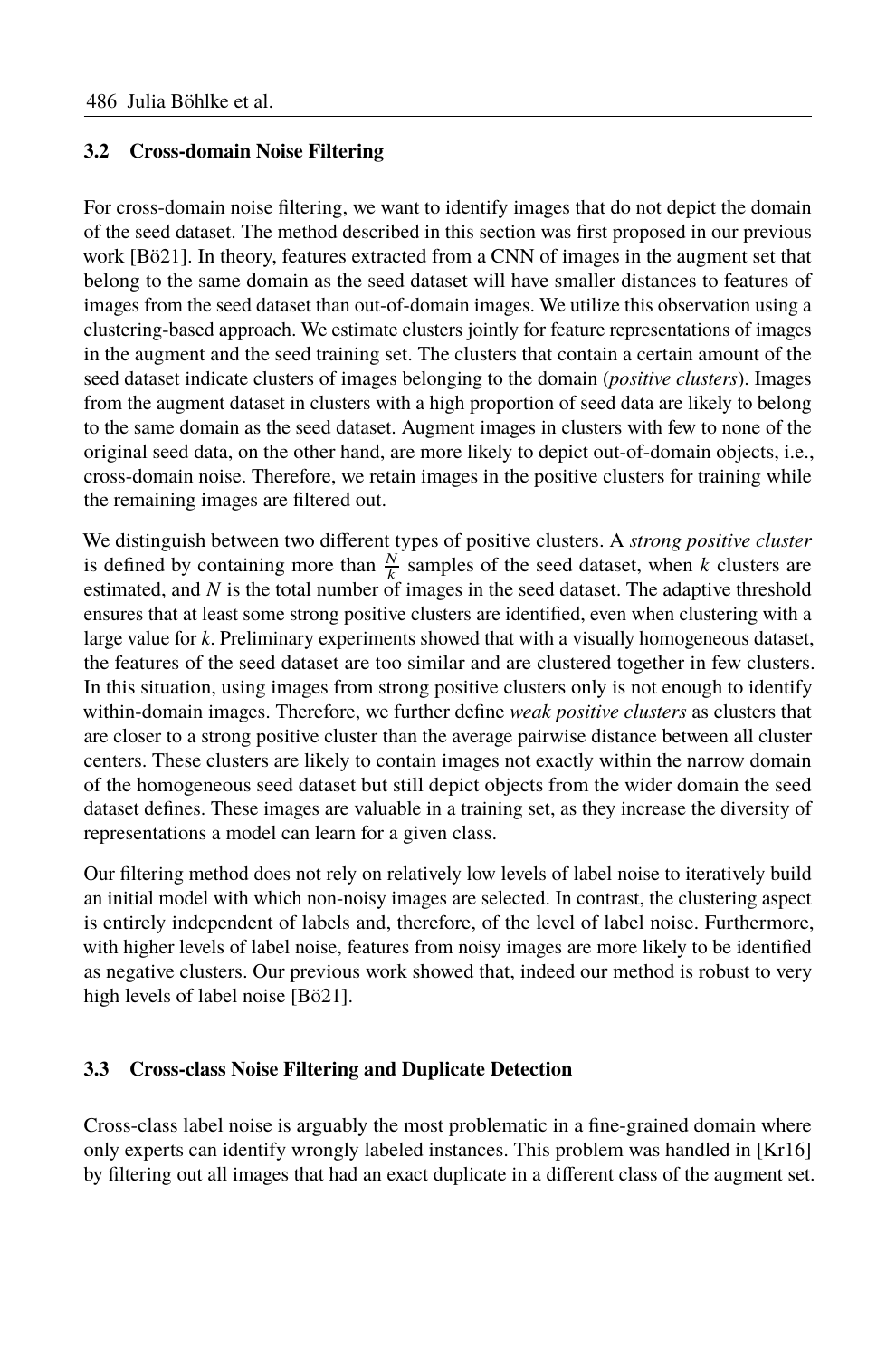This approach does not precisely flter cross-class noise but instead mitigates the issue by removing ambiguous images. We expand on this idea by also taking near-duplicates among diferent classes into account.

We utilize two similarity measures for our near-duplicate detection method. First, the structural similarity index (SSIM) [Wa04] is used, a pixel-based similarity measure taking luminance, structure, and contrast distortions into account. Second, we use the dot product (Dot) of  $L^2$ -normalized feature vectors extracted for the images, which is equivalent to the cosine similarity of the features, which was used by Barz et al. [BD20] for their duplicate detection method. The idea behind using these two similarity measures is that the frst (SSIM) will be able to detect small transformations applied to an original image, while the second (Dot) will catch broader transformations, which the SSIM does not pick up.

The similarity measures are used to rank the images in the augment dataset, such that images at the top of the ranking are more likely to have a duplicate in a diferent class of the augment dataset. Further details on how this ranking is extracted using the similarity measures are found in our previous work [Bö21]. The computation of the similarity measures is omitted for images with exact duplicates identified by comparing MD5 hashes $\delta$  of the images. The parameter *portion* (p) indirectly specifes how many images are discarded from the top of the ranking in proportion to the number of exact duplicates. When  $p = 0.0$ , only exact duplicates are discarded in cross-class noise fltering. This parameter portion defnes some prior knowledge about the level of near duplicates in comparison to exact duplicates.

# **4 Experiments and Results**

The efect of diferently sized training datasets and diferent aspects of the utilization of web images are examined in our experiments. All of them are performed using the EU-Moths dataset described in Section 4.1. In Section 4.2, we analyze the efectiveness of web images and the impact of the domain shift. In Section 4.3, we use manually acquired annotations of cross-domain noise in the downloaded data to evaluate the efect of noise on classifcation accuracies. Finally, we discuss the efectiveness of fltering strategies in Section 4.4.

#### **4.1 Datasets**

The **EU-Moths Dataset**<sup>9</sup> contains manually taken images of 200 common moth species found in Central Europe collected by the Zoological Research Museum Alexander König, Bonn. The moths were photographed on a rather homogeneous, mostly white background, sometimes together with multiple other insects. The entire dataset consists of approximately 11 images per class. We cropped out the ground truth bounding boxes such that a moth flls

<sup>8</sup> https://tools.ietf.org/html/rfc1321

<sup>9</sup> http://www.inf-cv.uni-jena.de/eu\_moths\_dataset.html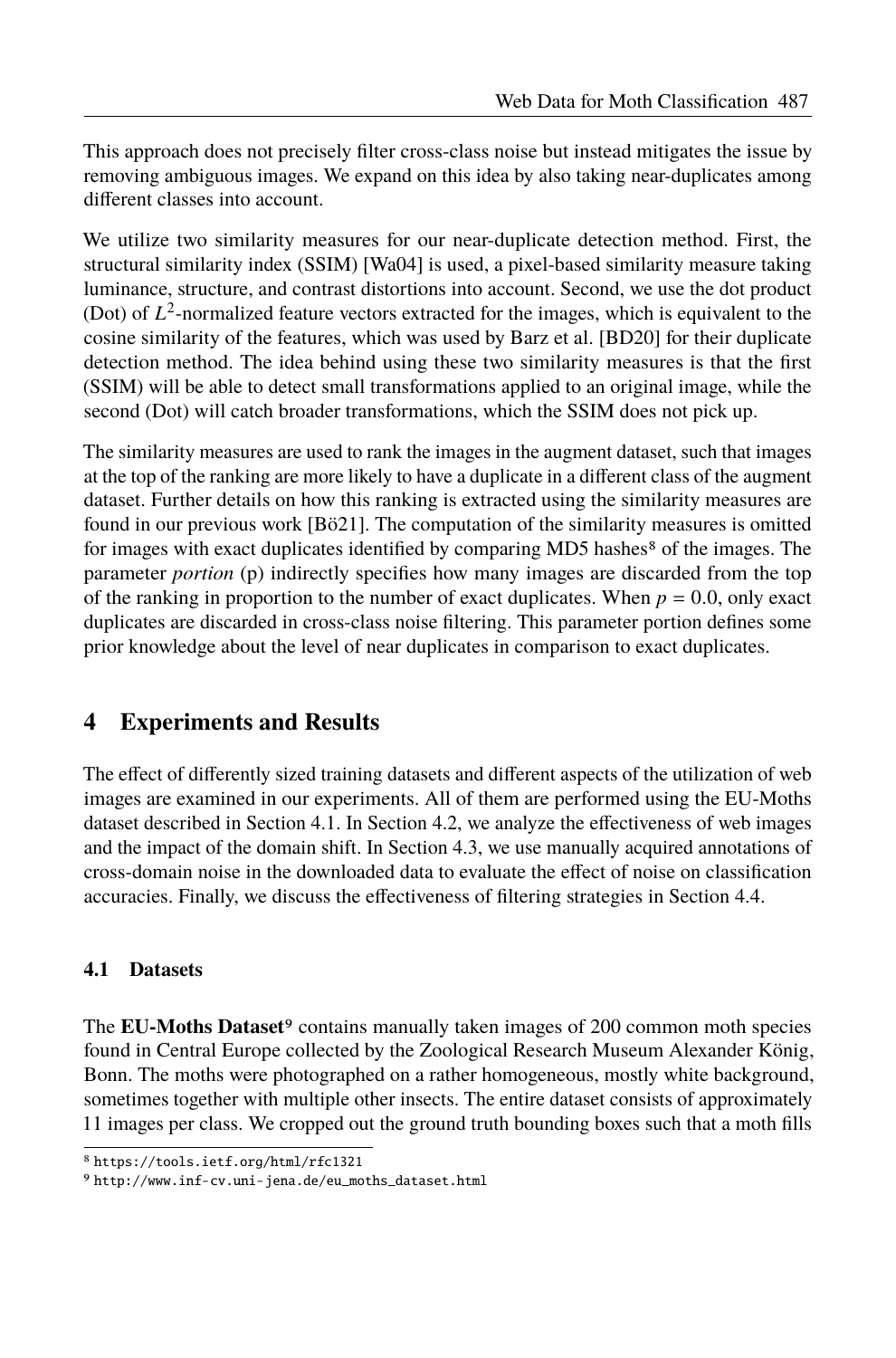

Fig. 1: Example images from the EU-Moths dataset from diferent classes.

an entire image. Example images from the original dataset are found in Fig. 1. From this dataset, we generated four data splits. Two consist of roughly three images per class in the training and eight in the testing dataset. The other two data splits encompass eight images in the training and three in the testing dataset. As further described in the following, we used these splits to verify the results in two scenarios: (1) an extremely small dataset, with three training images per class only (*three-seed* scenario), and (2) a moderate dataset with eight images per class (*eight-seed* scenario). The four training subsets in these data splits are also referred to as *seed* datasets in the following.

The **Web-EU-Moths Dataset** was compiled by using species names of the 200 moths to query Google Image Search. The links to the images can be found on the dataset website9. We downloaded up to 200 images for each class as described in Section 3.1. We call this dataset the *augment dataset* and it consists of <sup>36</sup>, <sup>274</sup> images in total. The blue line in Fig. 2a shows the sorted distribution of images over the classes in the Web-EU-Moths dataset. This dataset is not balanced because the number of available images downloaded from the Internet varies for diferent categories. The images in this Web-EU-Moths dataset contain the two discussed types of label noise. Furthermore, the moth images in the Web-EU-Moths dataset cover a larger domain than the narrow domain defned by the EU-Moths dataset of close-up crops of moths photographed on white backgrounds. The images of moths in the Web-EU-Moths dataset were photographed at diferent angles, on a wider variety of backgrounds, and at diferent scales. This is the so-called domain shift, and its impact is discussed in the following section.

### **4.2 The Efect of Webly Annotated Images**

**Diferent Learning Approaches** Using the seed EU-Moths dataset for training is an example of *supervised* learning, where the training process is supervised by reliable labels. Using web data such as the augment Web-EU-Moths dataset by itself for training is often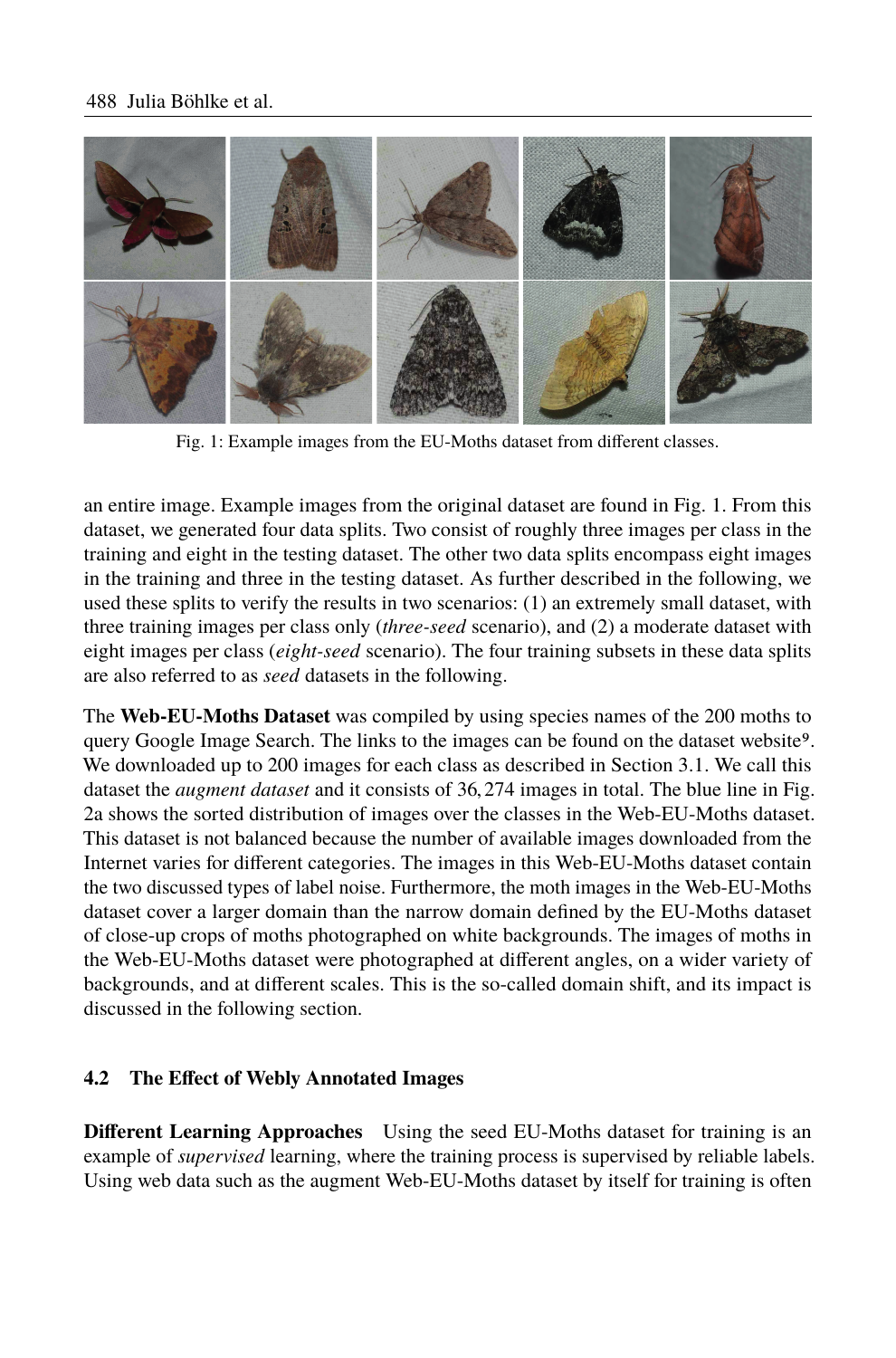

(a) Sorted distributions of the Web-EU-Moths dataset, the cleaned version called \*Web-EU-Moths dataset where cross-domain noise was identifed manually, and the Web-EU-Moths dataset without exact duplicates (cross-class fltering with p=0.0).

(b) The number of images per class in the \*Web-EU-Moths dataset (Cross-Domain Noise Removed) and dataset where exact duplicates are removed (cross-class nose fltering with p=0.0). Some classes are more afected by label noise resulting in class imbalance.

Fig. 2: The data distribution over classes in the Web-EU-Moths dataset and cleaned versions of it, where label noise has been removed

referred to as *webly-supervised* learning, where label noise is an issue. When using a reliably labeled dataset together with web data for training, this is arguably a semi-supervised approach to learning, where some labels are correct and others are not. Therefore, when we augment the EU-Moths seed datasets using data from the Web-EU-Moths dataset for training, we call this a semi-supervised learning approach. In this section, we compare semi-supervised learning with supervised and webly-supervised learning.

All following experiments using these diferent learning approaches were conducted with an InceptionV3 [Sz16] CNN architecture pre-trained on ImageNet [Ru15]. We repeated each experimental setup four times, each classifer is trained for 30 epochs with an initial learning rate of  $1 \times 10^{-4}$  which was lowered by a factor of 10 after 15 and 25 epochs. We also compare the efect of diferently sized seed datasets as described in Section 4.1 for the supervised (training with seed data only) and semi-supervised (training with seed and web data) experiments. The reliably labeled EU-Moths seed datasets used in these experiments either have three or eight images per class in the training dataset. The results in Table 1 are the averaged accuracies for the two splits for each of the two scenarios (Sect. 4.1).

Comparing accuracies for the three-seed with the eight-seed scenario of the supervised learning setting (EU-Moths), we see that the diference of <sup>1</sup>,<sup>101</sup> training images causes a significant increase from 65.69 % to 91.01 %. This shows that even relatively few images (compared to modern benchmark datasets) have an immense impact when the initial situation involves an extremely small dataset, such as in the three-seed scenario.

These accuracies are exceeded when using the Web-EU-Moths dataset for training in a webly-supervised learning approach (second row in Table 1). The relative improvement of the webly-supervised learning compared to supervised learning is less pronounced in the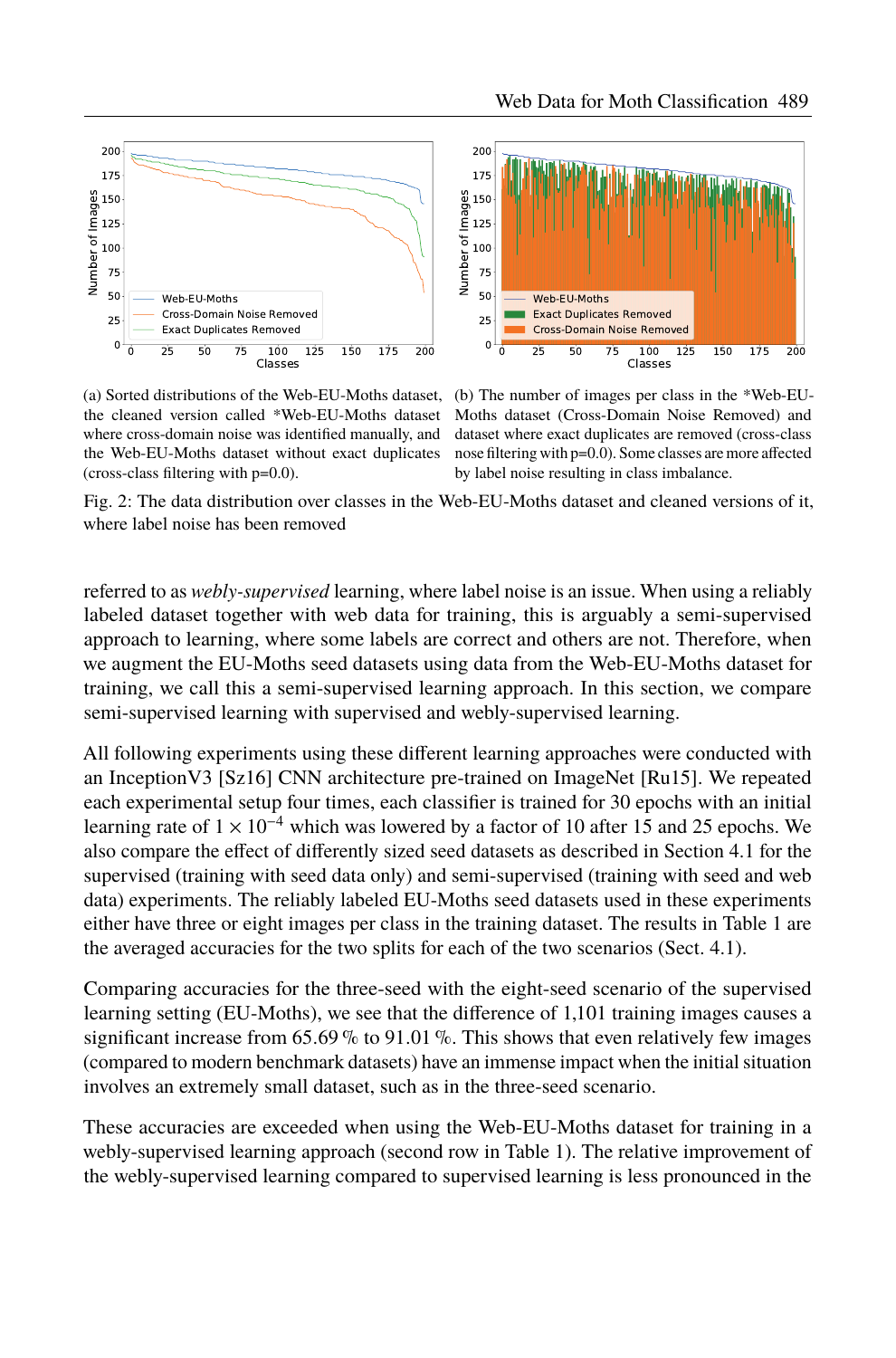### 490 Julia Böhlke et al.

|                        |                           | THREE-SEED |          |                           | EIGHT-SEED |           |  |  |
|------------------------|---------------------------|------------|----------|---------------------------|------------|-----------|--|--|
| TRAINING DATASET       | $Acc \pm srD$ #IMG %RRE   |            |          | $Acc \pm srD$ #IMG %RRE   |            |           |  |  |
| EU-MOTHS               | $65.69\% + 0.81$          | 552        |          | $91.01\% \pm 0.40$        | 1.653      |           |  |  |
| WEB-EU-MOTHS           | $94.82\% \pm 0.27$ 36.274 |            | 84.90%   | $94.80\% \pm 0.58$ 36,274 |            | $42.16\%$ |  |  |
| EU-MOTHS+WEB-EU-MOTHS  | $96.72\% \pm 0.27$ 36.826 |            | 36.68%   | $97.94\% \pm 0.18$ 37,927 |            | $60.38\%$ |  |  |
| EU-MOTHS+*WEB-EU-MOTHS | $96.88\% \pm 0.32$ 30.491 |            | $4.88\%$ | $97.98\% \pm 0.14$ 31.592 |            | $1.94\%$  |  |  |

Tab. 1: This table shows the average accuracies and standard deviations, as well as the number of training images and relative reduction of the error (RRE), compared to the learning approach in the row above. Training with the EU-Moths data is a supervised learning strategy, training on the Web-EU-Moths dataset is considered a webly-supervised approach, and training on the union of both is a semi-supervised approach. The \*Web-EU-Moths dataset does not contain any cross-domain noise.

eight-seed scenario than in the three-seed scenario. However, in both cases, training on the large web dataset allows for better performance even though this web data has noisy labels.

In the semi-supervised scenario, the noisy Web-EU-Moths dataset is merged with three and eight images per class from the EU-Moths seed datasets, respectively. The increase of data amounts to 1.52 % in the three-seed scenario and 4.56 % in the eight-seed scenario compared to the Web-EU-Moths dataset. This rather small increase in training data yields an impressive improvement of the classifcation accuracy compared to the webly-supervised learning of roughly 2 % in the three-seed and 3 % in the eight-seed scenario.

**Domain Shift in Web Data** As expected, our results show that the amount of data used for training impacts the classifcation accuracy, but the *type* of data used matters as well, which is especially evident when comparing the results for the diferent learning strategies in the eight-seed scenario. We find that reasonable accuracies  $(>90\%)$  can already be achieved in a supervised learning approach when using a dataset of moderate size (eight-seed scenario). With a substantially larger dataset acquired from the Internet for training, the increase in accuracy is comparably low considering that over twenty times more training data is used. This is surprising, especially when considering the roughly  $5\%$  increase in data used for training in the semi-supervised approach yields an equally large gain in performance. All this suggests that not only the total amount of data used for training but also the type of data plays an important role for the achievable classifcation accuracy.

These observations are explained by the fact that the training data used in the supervised strategy originates from the same source as the test data (EU-Moths dataset), while the web images have a wide variety of sources. As mentioned earlier, the Web-EU-Moths dataset has a shifted domain compared to the validation subsets of the EU-Moths dataset. The fact that the semi-supervised strategy is superior to the webly-supervised training using relatively little additional data suggests that few images from the same domain as the validation dataset can already counteract this domain shift in the Web-EU-Moths dataset.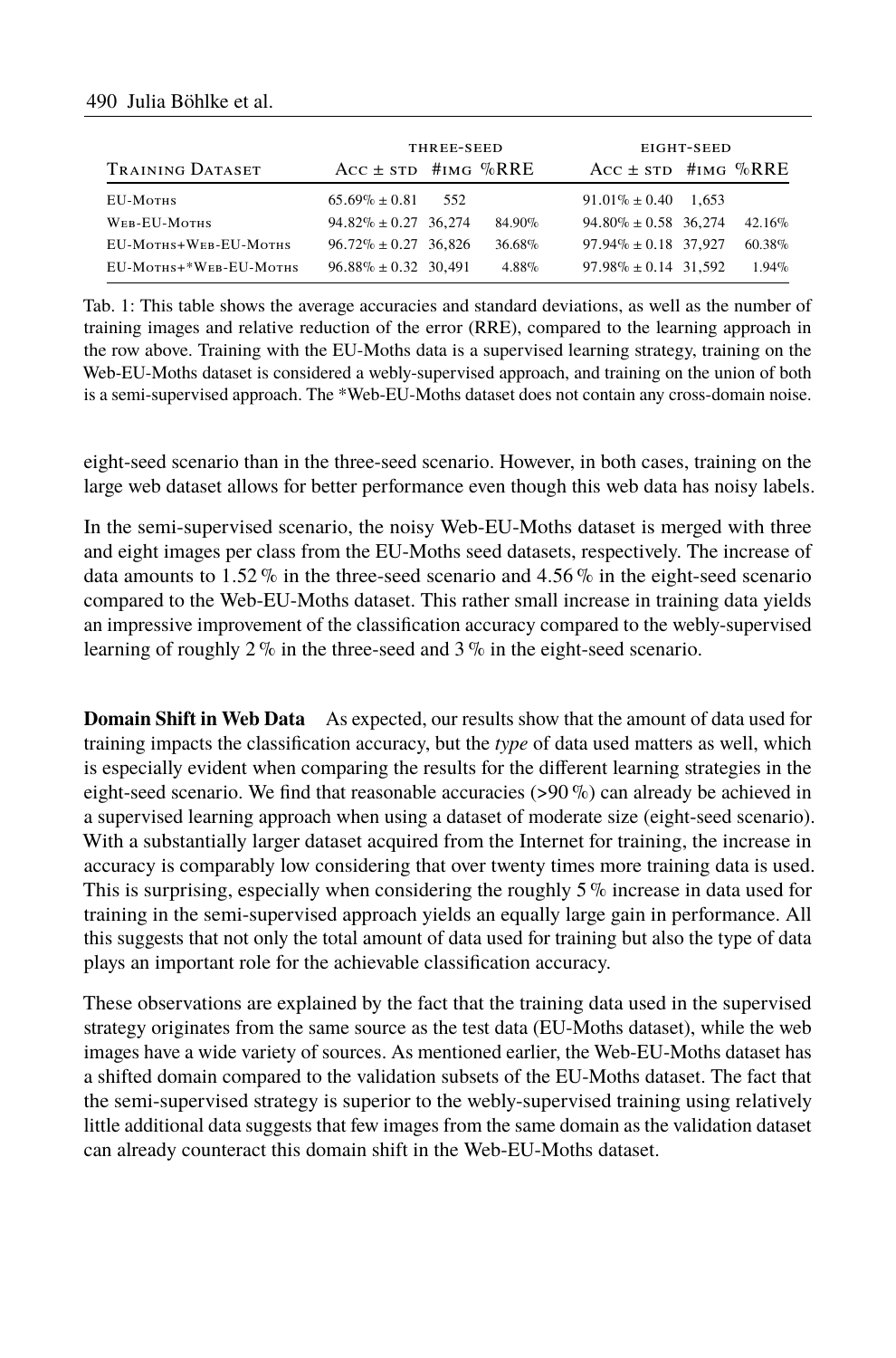|                            |                           | THREE SEED |          | EIGHT SEED                |        |          |  |
|----------------------------|---------------------------|------------|----------|---------------------------|--------|----------|--|
|                            | ACC $\pm$ STD IMAGES %RRE |            |          | ACC $\pm$ STD IMAGES %RRE |        |          |  |
| WEB-EU-MOTHS SUBSET (WEMS) | $94.53\% \pm 0.25$        | 35.178     |          | $95.17\% \pm 0.73$        | 35,178 |          |  |
| WEMS + EU-MOTHS            | $96.66\% \pm 0.24$        | 35,730     | 38.94%   | $98.46\% \pm 0.16$        | 36.831 | 68.12%   |  |
| WEMS + MOCK SEED DATASET   | $94.67\% \pm 0.19$        | 35,730     | $2.56\%$ | $95.53\% \pm 0.34$        | 36.831 | $7.45\%$ |  |
| EU-MOTHS                   | $65.81\% + 0.48$          | 552        |          | $90.52\% + 0.51$          | 1,653  |          |  |
| <b>MOCK SEED DATASET</b>   | $20.87\% + 0.88$          | 552        |          | $53.78\% \pm 1.62$        | 1.653  |          |  |

### Web Data for Moth Classifcation Web Data for Moth Classification 491

Tab. 2: Comparing the webly-supervised approach using a subset of the Web-EU-Moths dataset with the two semi-supervised approaches were correctly labeled web images in the mock seed dataset (diferent domain as the validation data or images from the EU-Moths dataset (the same domain as the validation data) are used as seed datasets for training. The relative reduction of error rate compares the error rates of the semi-supervised approach with the webly-supervised approach in the frst row.

To verify this and to make sure the boost in performance does not simply result from the extra data, further experiments were conducted. We compare the efect of additional data that originates from the validation dataset domain with additional data from the web. In these experiments, the exact number of images used for training is controlled. For each of the four EU-Moths seed datasets, we create a *mock* seed dataset with images from the Web-EU-Moths dataset and the same number of images per class to replace the EU-Moths seed datasets in the semi-supervised learning approach. The mock seed datasets were drawn from the pool of images identifed manually as belonging to the domain (Sect. 4.3). The subset of images of the Web-EU-Moths dataset not used for the mock datasets is used to train a model, which acts as a baseline for this experiment. Then, the accuracies achieved when using the union of a mock dataset with the Web-EU-Moths subset for training are compared with using the original EU-Moths dataset with the same subset and evaluated on the same test data.

The results in Table 2 show that adding the mock seed data to the Web-EU-Moths Subset yields a smaller gain in performance than adding the EU-Moths seed data for training even though the merged datasets consist of exactly the same number of training images. Especially, the substantial diference in the relative reduction of error rate (RRE) compared to the error rate when using the Web-EU-Moths dataset in the webly-supervised approach underlines the superiority of the semi-supervised approach using data from the evaluation domain. The only explanation for this drastically reduced error compared to the mock datasets is that the few images in the EU-Moths dataset are enough to counteract the domain shift in the web images. This domain shift is the reason why using the large Web-EU-Moths dataset in the webly-supervised approach does not yield higher accuracies. However, our results show that this domain shift can be counteracted with very few images from the source domain resulting in higher predictive accuracies.

In summary, web data can be used to boost accuracies, especially when the existing data is extremely limited, and using a semi-supervised approach with few images from the domain of the validation data is advisable.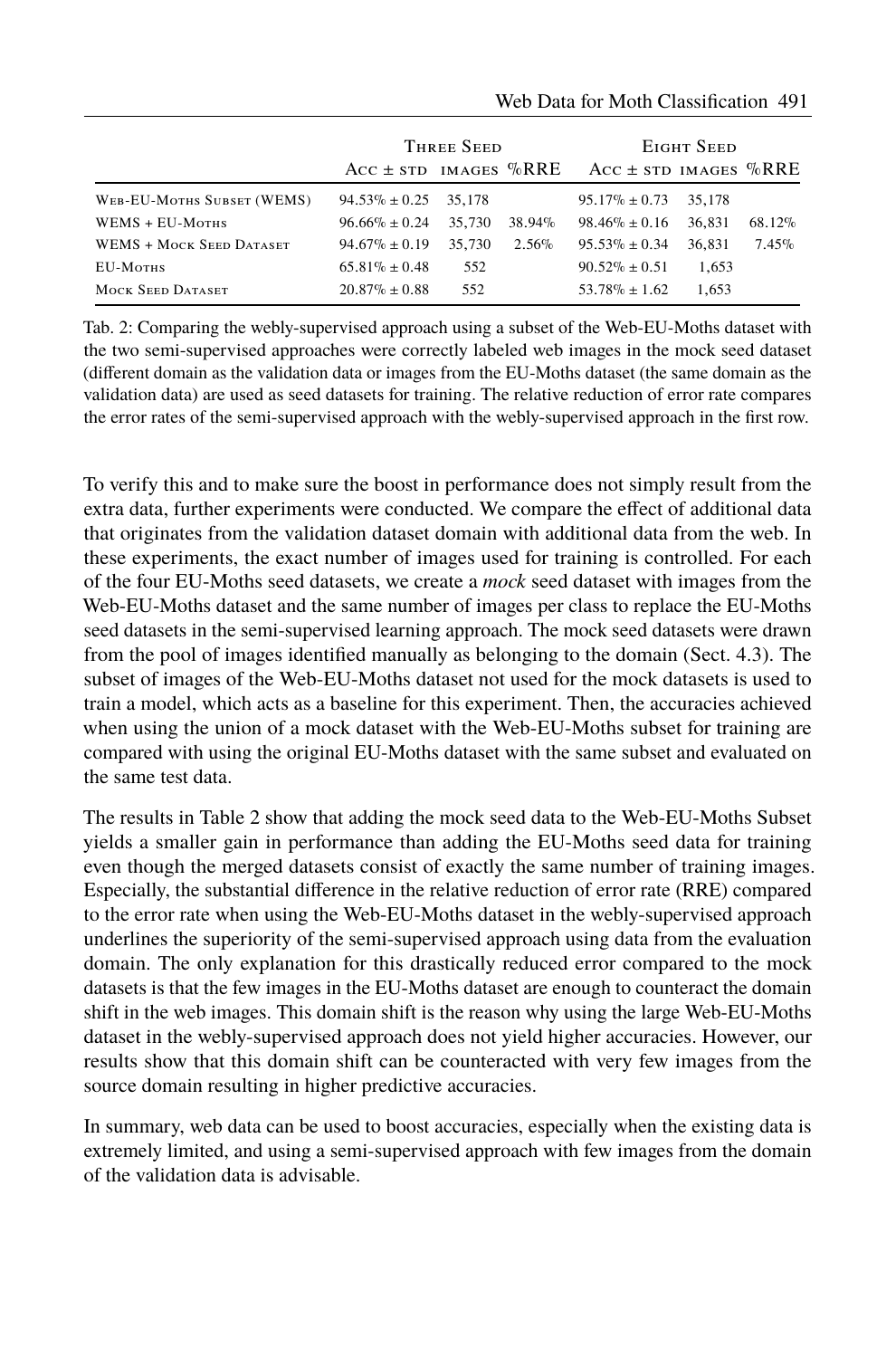#### **4.3 The Efect of Cross-domain Noise**

To further understand the impact of web data in a training set on the classifer performance, we need to understand the impact of label noise. We want to compare training using noisy web data with training on clean web data. Since only experts could reliably identify crossclass noise, we limit our focus to cross-domain noise. We build a simple annotation tool to obtain *out-of-domain* vs. *within-domain* binary labels for the images in the Web-EU-Moths dataset. The user clicked only on the out-of-domain samples when looking at a small set of sixteen images in a single panel. Thus, images of maps, habitats, or caterpillars, as well as sketches or close-ups of moths' *heads*, can quickly be labeled as cross-domain noise. Using the binary labels to remove cross-domain noise resulted in the clean *\*Web-EU-Moths* dataset. The distribution of this cleaned dataset is more imbalanced than the original Web-EU-Moths dataset, which is visualized in Fig. 2a. With the manual labeling process, we identified 6,335<br>images (17.5%) in the augment Web-FU-Moths dataset as outside of the moth domain images  $(17.5\%)$  in the augment Web-EU-Moths dataset as outside of the moth domain. This level is relatively low, which might be explained, by the fact, that we only downloaded up to two hundred images per class. Also, the species in our EU-Moths dataset are pretty common and well studied, resulting in many images being available across the Internet.

We also use this cleaned version of the Web-EU-Moths dataset in a semi-supervised approach as described in Section 4.2. The results for using this cleaned \*Web-EU-Moths dataset together with the EU-Moths training datasets for the two scenarios are found in Table 1. The manually cleaned web images do not yield signifcant performance gains compared to the simple merge of seed and noisy data. This observation holds independently of the number of images in the seed dataset.

Several studies [Ro17, FP17, Zh16] have shown how deep neural networks are surprisingly robust against moderate levels of label noise in coarse-grained classifcation problems. Our results indicate that models trained for fne-grained classifcation problems are also robust against label noise. An explanation was ofered by [Zh16] for the robustness of deep neural networks. They claim that highly parameterized models such as deep neural networks (DNNs) have the capacity to learn and generalize from the non-noisy images and use brute force to memorize the noisy samples. This means that the quasi memorized noisy samples in the training dataset do not afect the classifcation accuracy of the test data, especially when the test set is free of out-of-domain images. Thus, the memorized noise does not infuence the prediction of noise-free samples during the application.

The increased class imbalance in the clean \*Web-EU-Moths dataset might also explain why the accuracies do not difer more when comparing training with and without label noise. Furthermore, label noise might have a positive regularization efect, which would explain why the predictive accuracy is equivalently high when training with noisy data.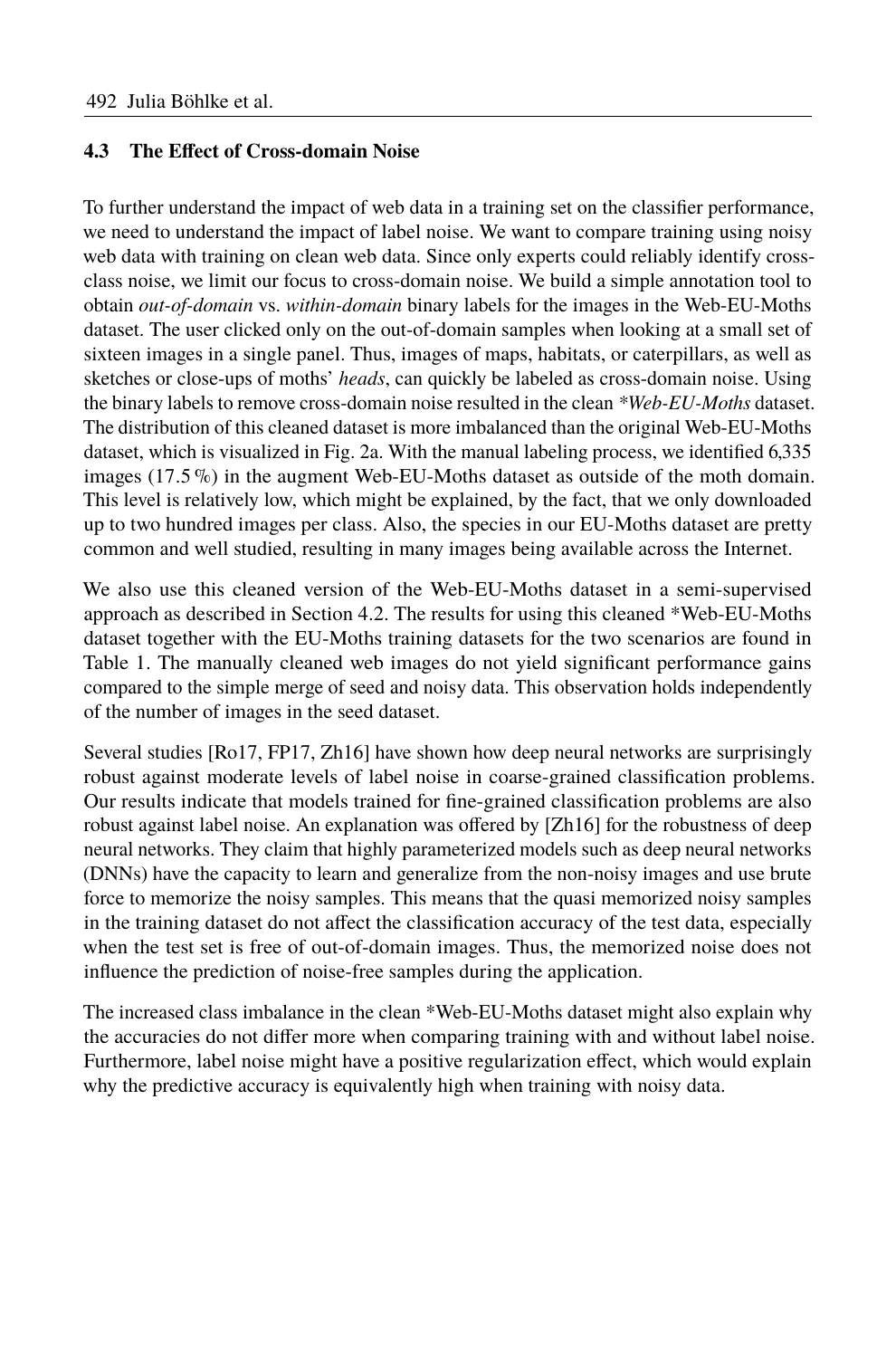|                             | THREE-SEED       |         |                 | EIGHT-SEED       |        |                 |  |
|-----------------------------|------------------|---------|-----------------|------------------|--------|-----------------|--|
|                             | <b>PRECISION</b> |         | RECALL F1-SCORE | <b>PRECISION</b> |        | RECALL F1-SCORE |  |
| <b>CROSS-DOMAIN FILTERS</b> |                  |         |                 |                  |        |                 |  |
| $K = 50$                    | 0.87446          | 0.96894 | 0.919           | 87.990           | 96.633 | 0.921           |  |
| $K = 7.5$                   | 0.87751          | 0.95731 | 0.916           | 88.088           | 95.932 | 0.918           |  |
| $\kappa = 100$              | 0.86520          | 0.97431 | 0.917           | 88.673           | 96.167 | 0.923           |  |
| $\kappa$ =125               | 0.87696          | 0.97901 | 0.925           | 89.118           | 96.682 | 0.927           |  |
| <b>CROSS-CLASS FILTERS</b>  |                  |         |                 |                  |        |                 |  |
| $P=0.0$                     | 0.82919          | 0.93397 | 0.878           | 82.919           | 93.397 | 0.878           |  |
| $P=0.01$                    | 0.82965          | 0.93377 | 0.879           | 82.965           | 93.377 | 0.879           |  |
| $P=0.05$                    | 0.83184          | 0.93336 | 0.880           | 83.184           | 93.336 | 0.88            |  |

Tab. 3: This table shows the precision, recall, and F1-score of diferent flter setups. Since the cross-class noise flters are entirely independent of the seed dataset, these values are the same for both seed data scenarios.

### **4.4 The Efect of Filters**

In this section, our proposed fltering methods are analyzed. Intuitively, the semi-supervised approach using the \*Web-EU-Moths dataset should act as an upper bound for the following setups, where automatically fltered subsets of the augment data are merged with the seed datasets for training. We will discuss the efectiveness of our fltering methods, even though the expected efect on accuracies in our particular application of moth species classifcation is negligible. Our experiments show, using fltered datasets results in comparable accuracy with far less training data, which reduces training time.

We test the clustering-based cross-domain noise fltering technique with four seed datasets of the EU-Moths dataset, which guide the selection of positive clusters. In addition, the parameter for the number of clusters *k* in the cross-domain noise fltering method has been set to one of the following four values: 50, 75, 100, or 125. An overview of precision, recall, and F1-score for the diferent flter settings averaged over two dataset splits for the three-seed and the eight-seed scenario are given in Table 3. The precision refers to the percentage of images retained by the flter that are non-noisy ones. Recall describes the percentage of all non-noisy images, i.e., images depicting moths, retained by a given flter. Since many studies [Ro17, FP17, Zh16] point towards the minimal adverse efect of label noise, it is arguably more critical to retain a large portion of the non-noisy data than to ensure the retained data contains little noise. Therefore, high recall is more important when comparing diferent hyperparameter settings for the flters.

Overall, we found a high overlap of retained images between diferent flters using diferent values of *k* and difering seed datasets. This indicates the robustness of the proposed fltering method, given diferent hyperparameter settings and seed datasets. The average intersection-over-union ratio of retained images between all pairs of flters is <sup>94</sup>.52 % with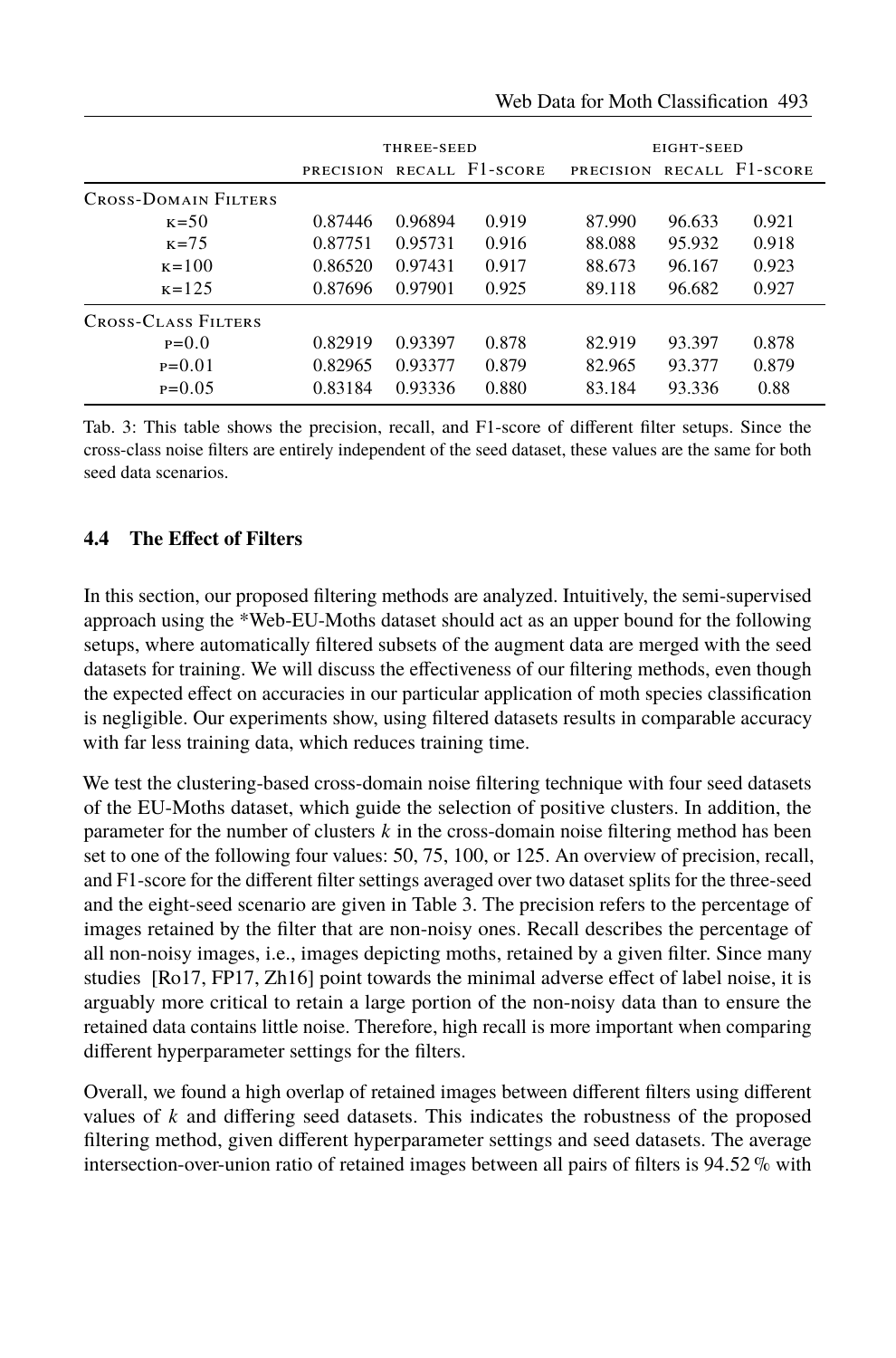|                             | THREE-SEED                     |        |           |                    | EIGHT-SEED |          |  |  |  |
|-----------------------------|--------------------------------|--------|-----------|--------------------|------------|----------|--|--|--|
|                             | $Acc \pm srD$                  | #IMG   | $\%$ RET  | $Acc \pm srD$      | #IMG       | $\%$ RET |  |  |  |
| EU-MOTHS+ WEB-EU-MOTHS      | $96.72\% \pm 0.27$             | 36826  | 100.00%   | $97.94\% \pm 0.18$ | 37927      | 100.00%  |  |  |  |
|                             | EU-MOTHS+FILTERED WEB-EU-MOTHS |        |           |                    |            |          |  |  |  |
| <b>CROSS-DOMAIN FILTERS</b> |                                |        |           |                    |            |          |  |  |  |
| $K = 50$                    | $96.81\% \pm 0.18$             | 33,729 | $91.46\%$ | $98.05\% \pm 0.36$ | 34,565     | 90.74%   |  |  |  |
| $K = 7.5$                   | $96.75\% \pm 0.14$             | 33,214 | $90.04\%$ | $97.62\% \pm 0.36$ | 34,258     | 89.88%   |  |  |  |
| $\kappa = 100$              | $96.84\% \pm 0.16$             | 34,267 | 92.94%    | $97.67\% + 0.56$   | 34,123     | 89.52%   |  |  |  |
| $K = 125$                   | $96.90\% \pm 0.31$             | 33,975 | 92.14%    | $97.96\% \pm 0.11$ | 34,136     | 89.55%   |  |  |  |
| <b>CROSS-CLASS FILTERS</b>  |                                |        |           |                    |            |          |  |  |  |
| $P=0.0$                     | $96.74\% \pm 0.32$             | 34,274 | 92.96%    | $97.92\% \pm 0.46$ | 35,375     | 92.96%   |  |  |  |
| $P = 0.01$                  | $96.85\% \pm 0.22$             | 34,248 | 92.89%    | $97.76\% \pm 0.56$ | 35,349     | 92.89%   |  |  |  |
| $P = 0.05$                  | $96.92\% \pm 0.29$             | 34,145 | 92.61%    | $97.84\% \pm 0.37$ | 35,246     | 92.61%   |  |  |  |
| <b>COMBINED FILTERS</b>     |                                |        |           |                    |            |          |  |  |  |
| $K = 50$ $P = 0.0$          | $96.98\% \pm 0.28$             | 31,438 | 85.15%    | $97.86\% \pm 0.48$ | 32,282     | 84.44%   |  |  |  |
| $K = 75$ $P = 0.0$          | $96.96\% + 0.18$               | 30,958 | 83.82%    | $97.85\% \pm 0.38$ | 31,974     | 83.59%   |  |  |  |
| $K=100$ $P=0.0$             | $96.93\% \pm 0.22$             | 31,980 | 86.64%    | $98.01\% \pm 0.32$ | 31,891     | 83.36%   |  |  |  |
| $K=125$ $P=0.0$             | $96.92\% \pm 0.10$             | 31,697 | 85.86%    | $98.05\% \pm 0.37$ | 31,896     | 83.38%   |  |  |  |
| $K = 50$ P=0.01             | $97.00\% \pm 0.26$             | 31,432 | 85.13%    | $97.98\% \pm 0.34$ | 32,276     | 84.43%   |  |  |  |
| $K=75$ $P=0.01$             | $96.99\% \pm 0.30$             | 30,952 | 83.81%    | $98.05\% \pm 0.22$ | 31,968     | 83.58%   |  |  |  |
| $K=100$ $P=0.01$            | $96.90\% \pm 0.36$             | 31,976 | 86.63%    | $97.72\% \pm 0.50$ | 31,885     | 83.34%   |  |  |  |
| $K=125$ $P=0.01$            | $96.87\% \pm 0.22$             | 31,692 | 85.84%    | $97.85\% \pm 0.44$ | 31,890     | 83.36%   |  |  |  |
| $K = 50$ P=0.05             | $97.03\% \pm 0.22$             | 31,416 | 85.09%    | $98.10\% \pm 0.26$ | 32,260     | 84.38%   |  |  |  |
| $K = 7.5$<br>$P = 0.05$     | $97.07\% \pm 0.31$             | 30,936 | 83.76%    | $97.94\% \pm 0.20$ | 31,952     | 83.53%   |  |  |  |
| $k = 100$ $p = 0.05$        | $97.00\% \pm 0.35$             | 31,960 | 86.59%    | $97.96\% \pm 0.22$ | 31,869     | 83.30%   |  |  |  |
| $K = 125$<br>$P=0.05$       | $96.90\% \pm 0.30$             | 31,676 | 85.80%    | $98.10\% \pm 0.36$ | 31,874     | 83.32%   |  |  |  |

Tab. 4: Impact of diferent flter options on the classifcation accuracy when training a moth species classifer with a semi-supervised approach using both the EU-Moths dataset and the Web-EU-Moths dataset. The retention rate (ret%) refers to the percentage of web images retained by th filter. The first row shows the results when using the unfltered web data for comparison

a standard deviation of <sup>±</sup>1.52 %. This means that on average, two flters *agreed* on more than 94 % images that should be retained. On the other hand, the overlap was lower for the noisy images with much more variation. Here, the intersection-over-union ratio of discarded images of two noise filters was on average 56.75 %  $\pm$  9.88 % This lower level of overlap and higher variation is explained by the fact that the total number of fltered images was low in all setups, making the statistics more sensitive to small diferences. Overall, the similar F1-scores also show that the cross-domain fltering techniques are robust to diferent hyperparameters.

Since evaluating cross-class noise fltering methods would require expert knowledge, it is out of the scope of this work. However, we can assess how well the method for cross-class noise fltering is suited for identifying cross-domain noise. The idea is that out-of-domain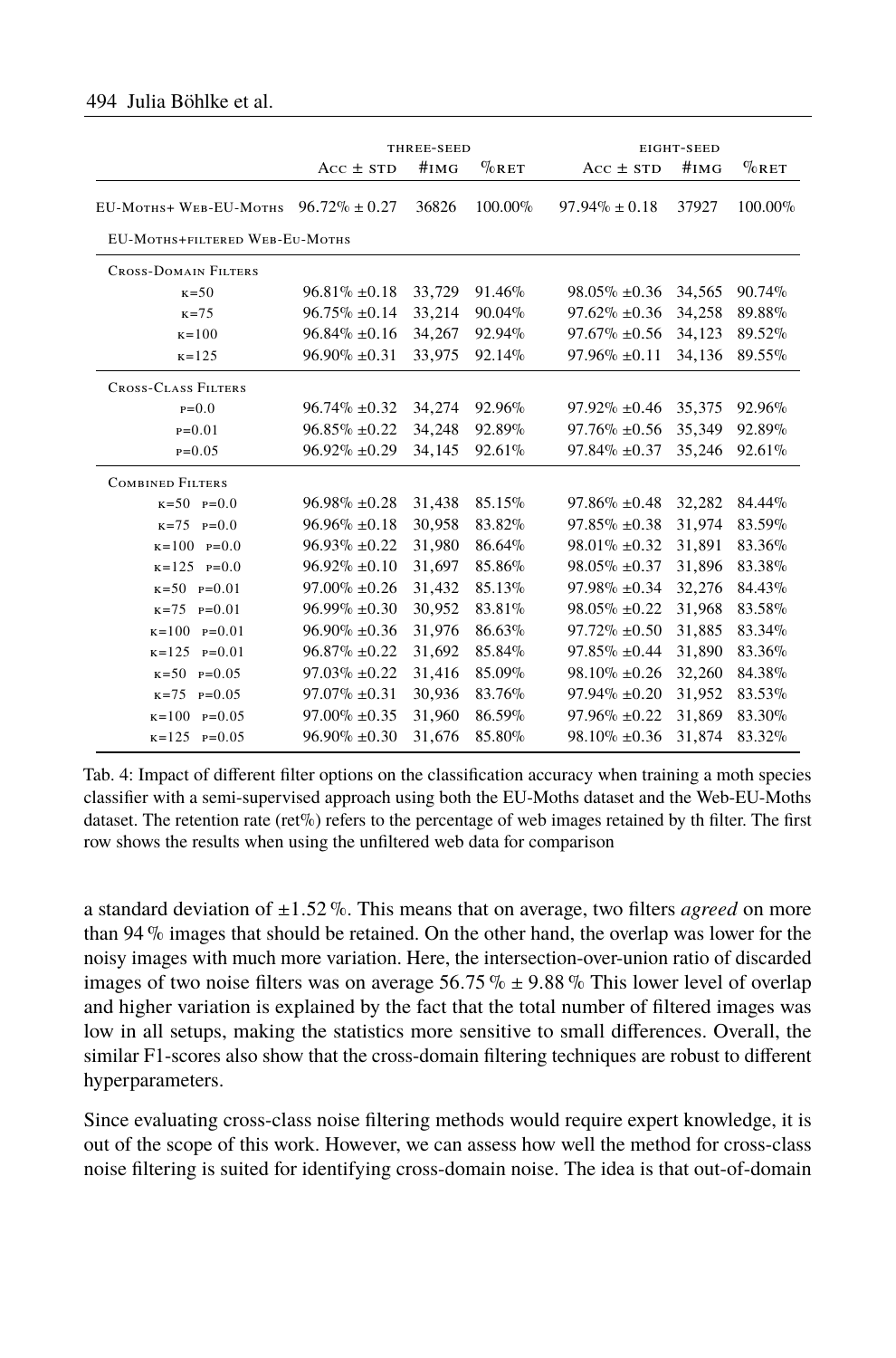images might be downloaded multiple times in diferent classes, which means the cross-class noise fltering method based on duplicate detection might be efective for fltering these instances. The lower half in Table 3 reveals that even though the cross-class noise fltering method was not designed to do so, it is surprisingly efective at handling cross-domain noise. This confrms the hypothesis that many noisy images are both out-of-distribution and downloaded multiple times for diferent classes. As our previous work [Bö21] shows, it is advantageous to set the parameter portion  $(p)$ , which specifies how many images are removed (Section 3.3), to a low value for this domain. Hence, we evaluate the cross-class noise fltering with the values <sup>0</sup>.0, <sup>0</sup>.01, and <sup>0</sup>.<sup>05</sup> for the parameter *<sup>p</sup>*. With these low values for *p*, only a few images are discarded by cross-class noise fltering. When fltering out only exact duplicates ( $p = 0.0$ ), we filter out the minimum cross-class noise. Similar to the cleaned Web-EU-Moths dataset without cross-domain noise, the data distribution of the web dataset where the minimum cross-class noise removed is visualized in Figure 2.

We used the fltered subsets of the Web-EU-Moths dataset to train a model in a semisupervised manner, where seed datasets of diferent sizes (three-seed and eight-seed) are merged with the retained images (Table 4). We average the results from two splits of the same size for each of the diferent scenarios. In the experiments in which cross-domain noise and cross-class noise flters are combined, only those images are retained that both flters consistently identify as non-noisy, i.e., images are discarded if at least one flter identifes it as noise. As expected, there is no clear trend towards a performance boost when using only fltered data for training. However, the classifcation accuracies remain stable for all flter setups, even when less data is used for training the classifer. This shows that the noise fltering techniques succeed in fltering out irrelevant images and are robust with respect to diferent hyperparameter settings. Therefore, in situations where the level of noise is higher, our methods are likely to be benefcial in terms of predictive accuracy.

# **5 Conclusion**

Our work shows the benefts of additional training datasets acquired through image search engines from the Internet for learning a classifcation model. The conducted experiments demonstrate that a semi-supervised learning approach, where web images together with images of the evaluation domain are used for training, can counteract the domain shift in web data. This approach yields higher accuracies than a webly-supervised approach, i.e., training using web data only, and a supervised approach, i.e., training on small seed datasets only. We further found evidence that deep neural networks trained for fne-grained classifcation tasks are robust to label noise, and removing noise does not signifcantly improve classifcation performances in our application. Finally, we studied the efect of noise fltering techniques using ground truth annotations of cross-domain label noise and found that the simple to implement methods we proposed are efective in identifying noisy samples.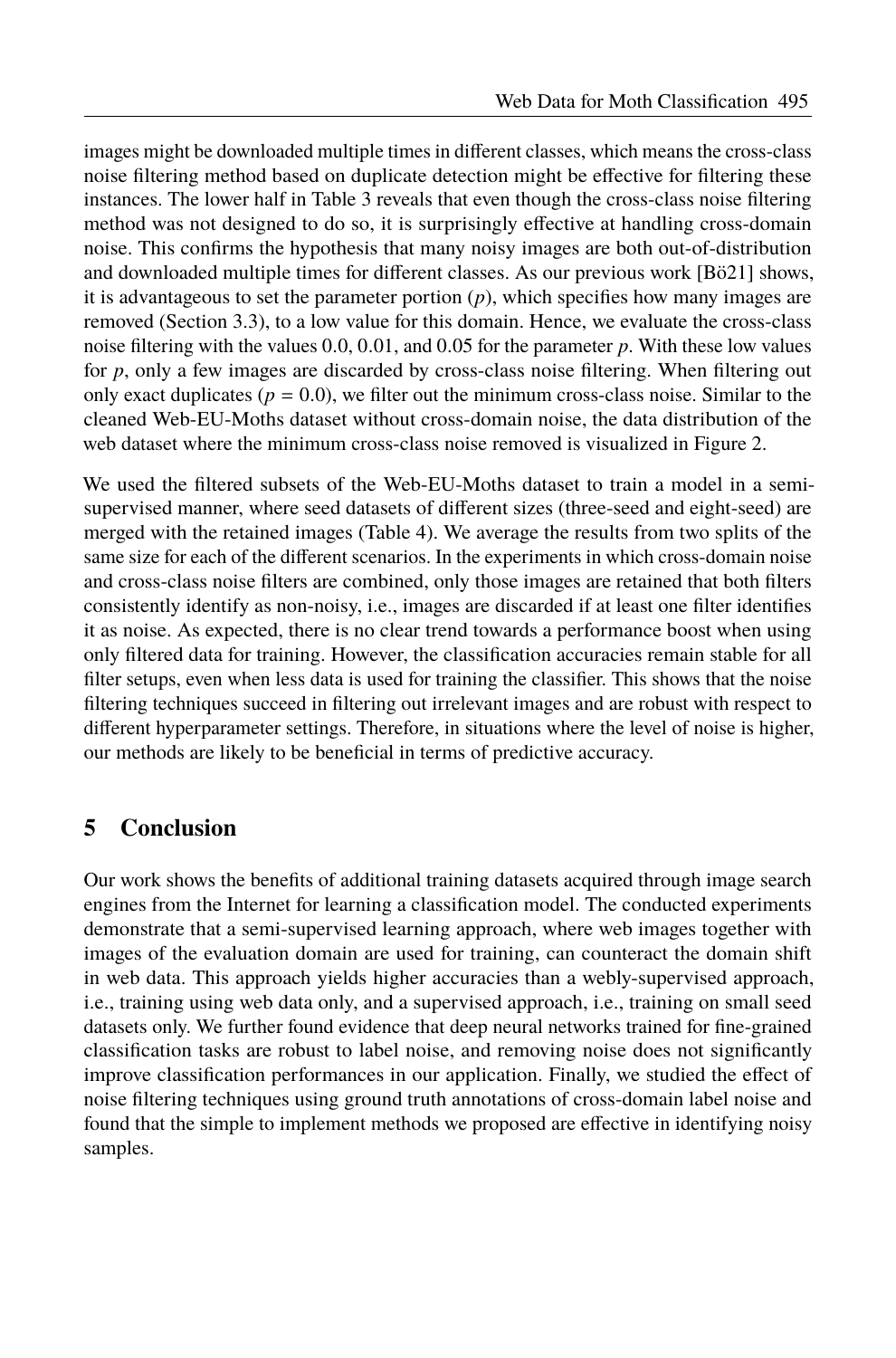### **Acknowledgements**

This work has been funded by the German Federal Ministry of Education and Research (Bundesministerium für Bildung und Forschung, BMBF, Deutschland) via the project "Development of an Automated Multisensor Station for Monitoring of Biodiversity (AMMOD) - Subproject 5: Automated Visual Monitoring and Analysis"(FKZ: 01LC1903E).

### **Bibliography**

- [BD20] Barz, Björn; Denzler, Joachim: Do we train on test data? Purging CIFAR of near-duplicates. Journal of Imaging, 6(6):41, 2020.
- [Bö21] Böhlke, Julia; Korsch, Dimitri; Bodesheim, Paul; Denzler, Joachim: Lightweight Filtering of Noisy Web Data: Augmenting Fine-grained Datasets with Selected Internet Images. In: VISAPP. 2021.
- [CSG13] Chen, Xinlei; Shrivastava, Abhinav; Gupta, Abhinav: Neil: Extracting visual knowledge from web data. In: IEEE International Conference on Computer Vision. pp. 1409–1416, 2013.
- [Cu16] Cui, Yin; Zhou, Feng; Lin, Yuanqing; Belongie, Serge J.: Fine-grained Categorization and Dataset Bootstrapping using Deep MetricLearning with Humans in the Loop. In: IEEE Conference on Computer Vision and Pattern Recognition. pp. 1153–1162, 2016.
- [Cu18] Cui, Yin; Song, Yang; Sun, Chen; Howard, Andrew; Belongie, Serge: Large scale fnegrained categorization and domain-specifc transfer learning. In: IEEE Conference on Computer Vision and Pattern Recognition. pp. 4109–4118, 2018.
- [FP17] Flatow, David; Penner, Daniel: , On the robustness of convnets to training on noisy labels, 2017.
- [Ga16] Garcia, Luís PF; Lorena, Ana C; Matwin, Stan; de Carvalho, André CPLF: Ensembles of label noise flters: a ranking approach. Data Mining and Knowledge Discovery, 30(5):1192–1216, 2016.
- [GLY19] Ge, Weifeng; Lin, Xiangru; Yu, Yizhou: Weakly supervised complementary parts models for fne-grained image classifcation from the bottom up. In: IEEE Conference on Computer Vision and Pattern Recognition. pp. 3034–3043, 2019.
- [Ha18] Han, Bo; Yao, Quanming; Yu, Xingrui; Niu, Gang; Xu, Miao; Hu, Weihua; Tsang, Ivor; Sugiyama, Masashi: Co-teaching: Robust training of deep neural networks with extremely noisy labels. In: Advances in Neural Information Processing Systems (NeurIPS). 2018.
- [Ha19] Habel, Jan Christian; Trusch, Robert; Schmitt, Thomas; Ochse, Michael; Ulrich, Werner: Long-term large-scale decline in relative abundances of butterfy and burnet moth species across south-western Germany. Scientifc reports, 9(1):1–9, 2019.
- [Ji18] Jiang, Lu; Zhou, Zhengyuan; Leung, Thomas; Li, Li-Jia; Fei-Fei, Li: MentorNet: Learning Data-Driven Curriculum for Very Deep Neural Networks on Corrupted Labels. In: Proceedings of the International Conference on Machine Learning. 2018.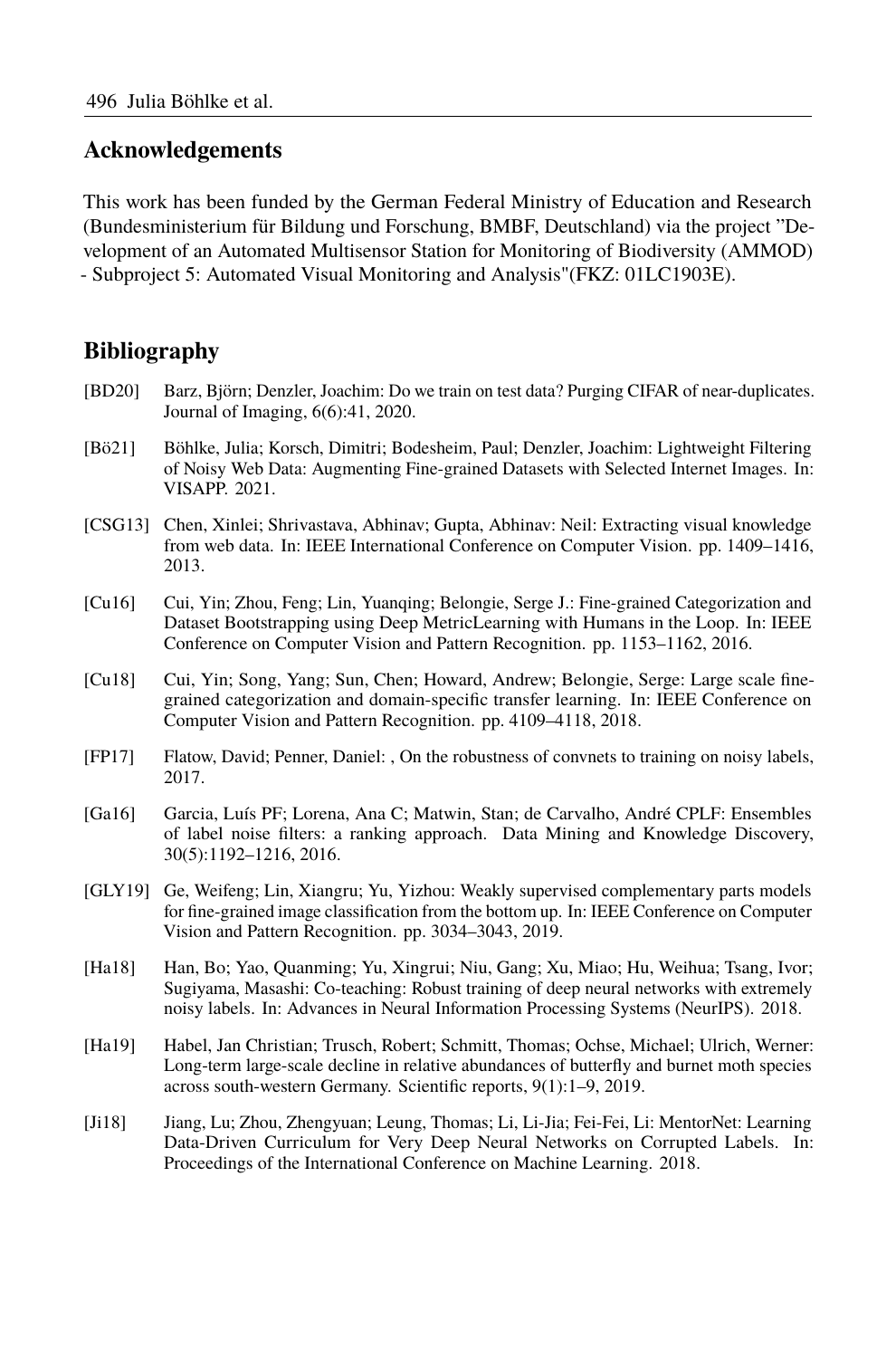- [Kä16] Käding, Christoph; Rodner, Erik; Freytag, Alexander; Denzler, Joachim: Active and continuous exploration with deep neural networks and expected model output changes. arXiv preprint arXiv:1612.06129, 2016.
- [KBD19] Korsch, Dimitri; Bodesheim, Paul; Denzler, Joachim: Classifcation-Specifc Parts for Improving Fine-Grained Visual Categorization. In: German Conference on Pattern Recognition. pp. 62–75, 2019.
- [Ke04] Ke, Yan; Sukthankar, Rahul; Huston, Larry; Ke, Yan; Sukthankar, Rahul: Efficient nearduplicate detection and sub-image retrieval. In: ACM Multimedia. volume 4, p. 5, 2004
- [Kr16] Krause, Jonathan; Sapp, Benjamin; Howard, Andrew; Zhou, Howard; Toshev, Alexander; Duerig, Tom; Philbin, James; Fei-Fei, Li: The unreasonable efectiveness of noisy data for fne-grained recognition. In: European Conference on Computer Vision. pp. 301–320, 2016.
- [Li21] Liu, Huafeng; Zhang, Chuanyi; Yao, Yazhou; Wei, Xiushen; Shen, Fumin; Zhang, Jian; Tang, Zhenmin: Exploiting Web Images for Fine-Grained Visual Recognition by Eliminating Noisy Samples and Utilizing Hard Ones. arXiv preprint arXiv:2101.09412, 2021.
- [LRM15] Lin, Tsung-Yu; RoyChowdhury, Aruni; Maji, Subhransu: Bilinear cnn models for fnegrained visual recognition. In: IEEE International Conference on Computer Vision. pp. 1449–1457, 2015.
- [MSS17] Malach, Eran; Shalev-Shwartz, Shai: Decoupling" when to update" from "how to update". In: Advances in Neural Information Processing Systems (NeurIPS). 2017.
- [Ni15] Nicholson, Bryce; Zhang, Jing; Sheng, Victor S; Wang, Zhiheng: Label noise correction methods. In: IEEE International Conference on Data Science and Advanced Analytics. pp. 1–9, 2015.
- [Pe20] Peng, Xiaojiang; Wang, Kai; Zeng, Zhaoyang; Li, Qing; Yang, Jianfei; Qiao, Yu: Suppressing Mislabeled Data via Grouping and Self-Attention. In: European Conference on Computer Vision. Springer, pp. 786–802, 2020.
- [Re18] Ren, Mengye; Zeng, Wenyuan; Yang, Bin; Urtasun, Raquel: Learning to Reweight Examples for Robust Deep Learning. In: Proceedings of the International Conference on Machine Learning. 2018.
- [Ro17] Rolnick, David; Veit, Andreas; Belongie, Serge; Shavit, Nir: Deep learning is robust to massive label noise. arXiv preprint arXiv:1705.10694, 2017.
- [Ru15] Russakovsky, Olga; Deng, Jia; Su, Hao; Krause, Jonathan; Satheesh, Sanjeev; Ma, Sean; Huang, Zhiheng; Karpathy, Andrej; Khosla, Aditya; Bernstein, Michael; Berg, Alexander C.; Fei-Fei, Li: ImageNet Large Scale Visual Recognition Challenge. International Journal of Computer Vision, 115(3):211–252, 2015.
- [Si17] Simon, Marcel; Gao, Yang; Darrell, Trevor; Denzler, Joachim; Rodner, Erik: Generalized orderless pooling performs implicit salient matching. In: IEEE International Conference on Computer Vision. pp. 4970–4979, 2017.
- [Sz16] Szegedy, Christian; Vanhoucke, Vincent; Iofe, Sergey; Shlens, Jon; Wojna, Zbigniew: Rethinking the inception architecture for computer vision. In: Proceedings of the IEEE conference on computer vision and pattern recognition. pp. 2818–2826, 2016.